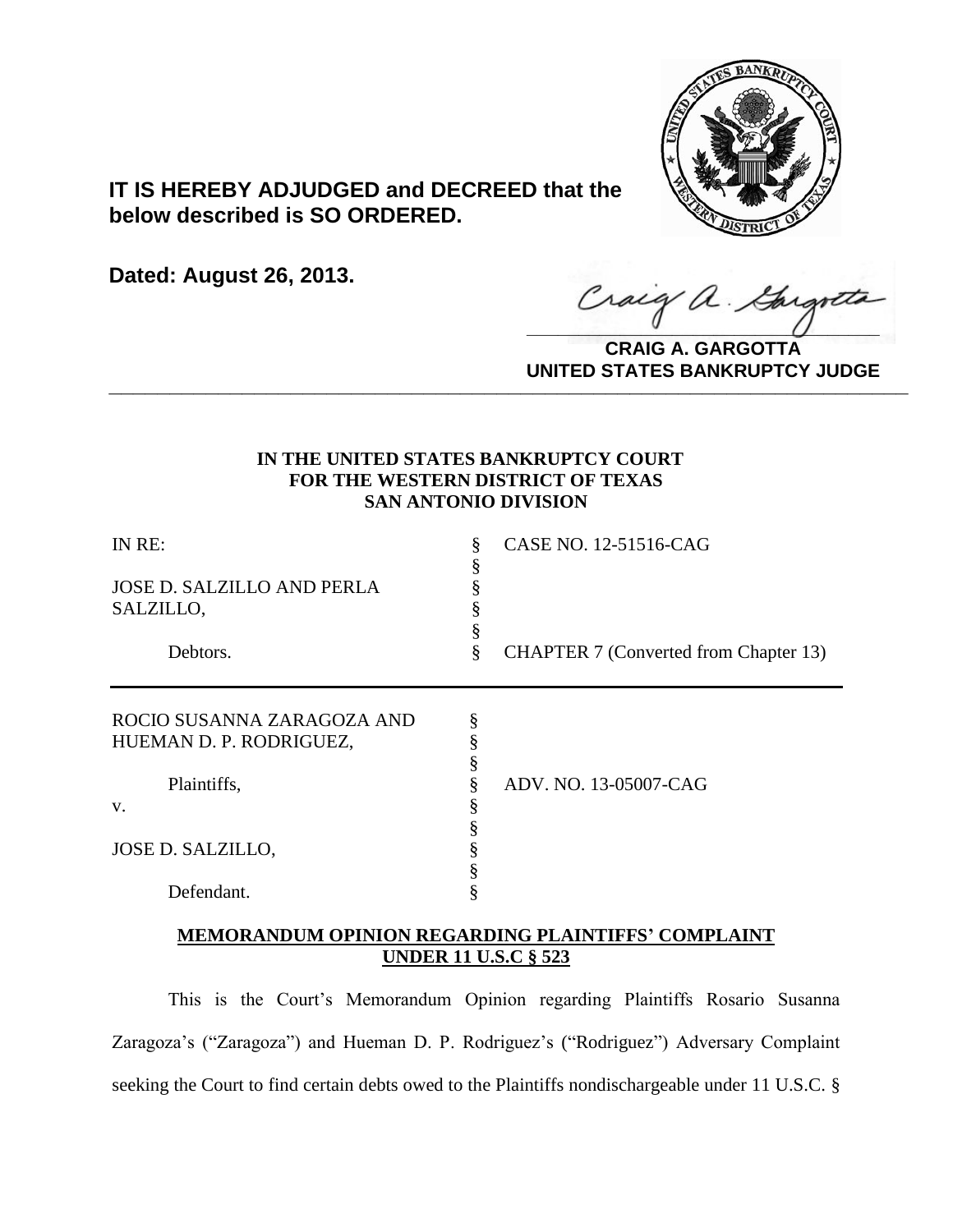$523(a)(2)(A)$  and (6).<sup>1</sup> The Court has jurisdiction over this proceeding under 28 U.S.C. §§ 157 and 1334, and this is a core proceeding under 28 U.S.C. § 157(b)(2)(A) and (I). Venue is proper under 28 U.S.C. § 1408(1). The District Court's Standing Order of Reference refers this matter to the Court. This Memorandum Opinion constitutes the Court's Findings of Fact and Conclusions of Law pursuant to Federal Rule of Bankruptcy Procedure 7052. For reasons stated in the Memorandum Opinion, the Court finds that the Defendant's debts owed to the Plaintiffs are dischargeable.

#### **BACKGROUND**

### A. The Promissory Note and Investment Contract

 $\overline{a}$ 

In August of 2011, the Plaintiffs—husband and wife—met with the Defendant and an accountant named Esther Stanton ("Stanton") to execute two separate documents. Stanton, as the Court learned during its own examination of the Defendant, is Plaintiff Rodriguez's sister. She also worked for the Defendant as his accountant, both for his personal finances and the finances of The Cake Shop, LLC ("The Cake Shop"), a business the Defendant and his wife own and operate.

The first document signed in August 2011 was a promissory note between Zaragoza and the Defendant (Plaintiff's ("Pl.'s") Ex. A), the second a document labeled "Investment Contract" between Rodriguez and the Defendant (Pl.'s Ex. F). From the Plaintiffs' Complaint, the Joint Pretrial Order, and vague testimony of the parties, it appears that the parties intended these documents to memorialize or somehow renew pre-existing debts from 2005 upon which the Defendant had defaulted. Stanton testified that the parties wanted to renew the debt and work

<sup>1</sup> The Plaintiffs noted at trial that the Plaintiff Hueman D. P. Rodriguez actually goes by Hueman D. Paz. Because the complaint, answer, and pre-trial order refer to the Plaintiff as Hueman D. P. Rodriguez, the Court will do the same.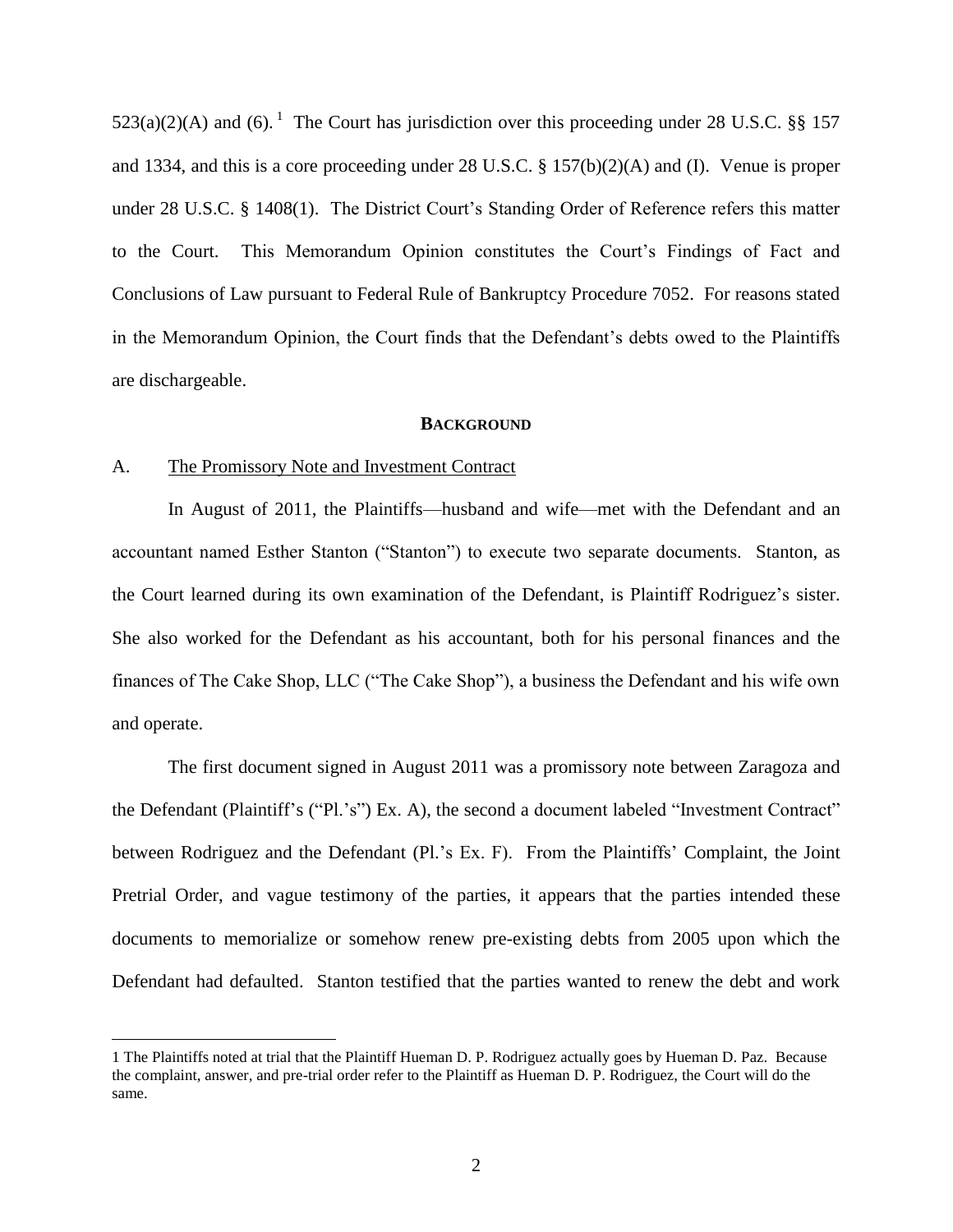out a payment plan because the previous debt had "expired."<sup>2</sup> The parties did not provide evidence regarding the debts from 2005, including how the debts originated or how much was originally owed under the contracts.

Regarding the 2011 promissory note and investment contract, it is unclear who prepared the documents and there is also disputed testimony as to when they were prepared and executed. The Plaintiffs and Stanton contend that the Defendant prepared the documents during their meeting with him on August 6, 2011. The Defendant claims that Stanton prepared the documents herself before the August 6, 2011, meeting. The parties do not dispute that a set of amortization schedules were prepared during the meeting and used in drafting the agreements. (Pl.'s Ex. I). The amortization table has a timestamp of August 5, 2011. The promissory note was notarized on August 29, 2011, and according to Rodriguez neither he nor his wife was present at the time.

About a month before the August 2011 meeting, Stanton stopped working for the Defendant and recommended to her brother and sister-in-law that they take steps to secure repayment of their 2005 debts from the Defendant. The parties agree that it was on Stanton's recommendation that the parties met to execute both the promissory note and the investment contract. Notably, the Plaintiffs did not give or agree to give the Defendant any money when they signed the promissory note and the investment contract; rather the documents were meant only to work out a payment plan for the debts owed from 2005. According to the promissory note, the Defendant owed Zaragoza \$61,751.04 plus a 12 percent annual interest rate. (Pl.'s Ex.

<sup>2</sup> The Court can only speculate as to what this means. Most likely the statute of limitations ran on the underlying debt, although the Court never received testimony to that effect.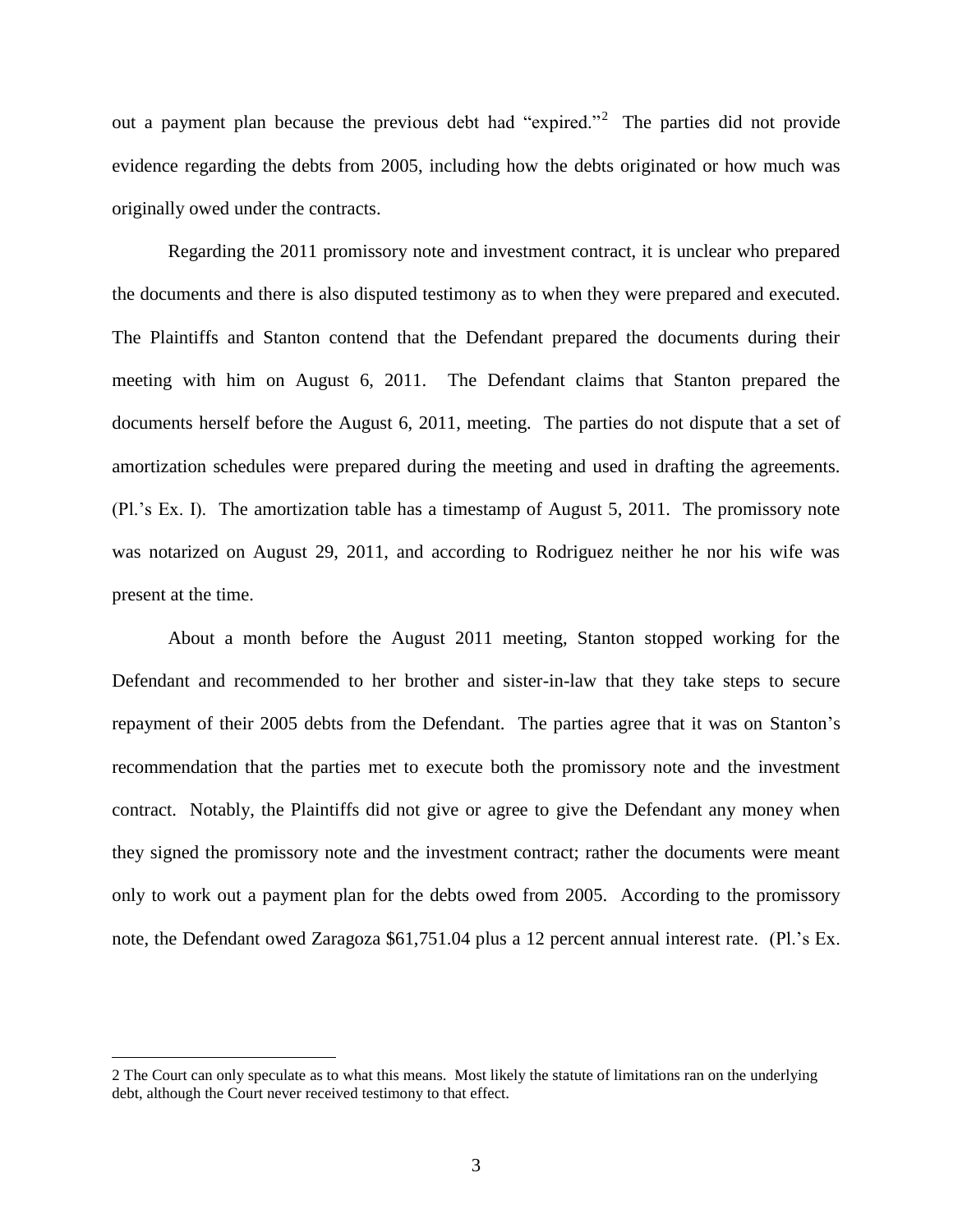1). Under the investment contract, the Defendant owed Rodriguez \$27,664.15 plus a 15 percent annual interest rate.  $(Pl.^{s}$  Ex. 6).<sup>3</sup>

## B. The Defendant's Representations and Post-Dated Checks

As the Plaintiffs had not been paid much, if any, of the amount Defendant owed to them over a six-year period,<sup>4</sup> the Plaintiffs were concerned with the Defendant's ability to pay on the new contracts. The Defendant reassured them that they had nothing to worry about and that he would be able to pay them this time without difficulty, even though he could not pay them at the moment. As a sign of his future ability to pay, the Defendant gave the Plaintiffs postdated checks, indicating the Plaintiffs would be able to cash the checks on the date listed on each check. The funds for the checks would be linked to what the Defendant termed his "strongest" bank account. The Defendant gave Zaragoza 23 checks, each in the amount of \$2,500. The first was postdated August 25, 2012. (Pl.'s Ex. B). The rest were postdated for the 15th of every month beginning of September of 2011 and continuing through August of 2013. (Pl.'s Exs. C, D, and E). The Defendant also gave three post-dated checks to Rodriguez. The first two were each for \$300 and postdated September 30, 2011, and October 30, 2011, respectively. (Pl.'s Ex. H). The third check was postdated January 30, 2012, and listed an amount of \$28,010. (Pl.'s Ex. G). The Plaintiffs testified that they felt they could rely on these checks because the Defendant's former accountant, Stanton, told them that the Defendant had a practice of selectively issuing stop orders on check he had paid previously given to other creditors, and that he would stop checks from other creditors in order to have enough funds in his account to pay the Plaintiffs.

<sup>3</sup> The exact language of the investment contract states that "[t]he amount to being invested [sic] on July 1, 2011 is \$27,644.15 . . . . " Because the parties testified that no money was exchanged as part of the new contract, the Court believes the parties intended the \$27,644.15 amount to represent what Rodriguez had paid the Defendant *as of* July 1, 2011.

<sup>4</sup> Again, the Court received conflicting testimony regarding whether the Defendant had paid the Plaintiffs any money between 2005 and 2011.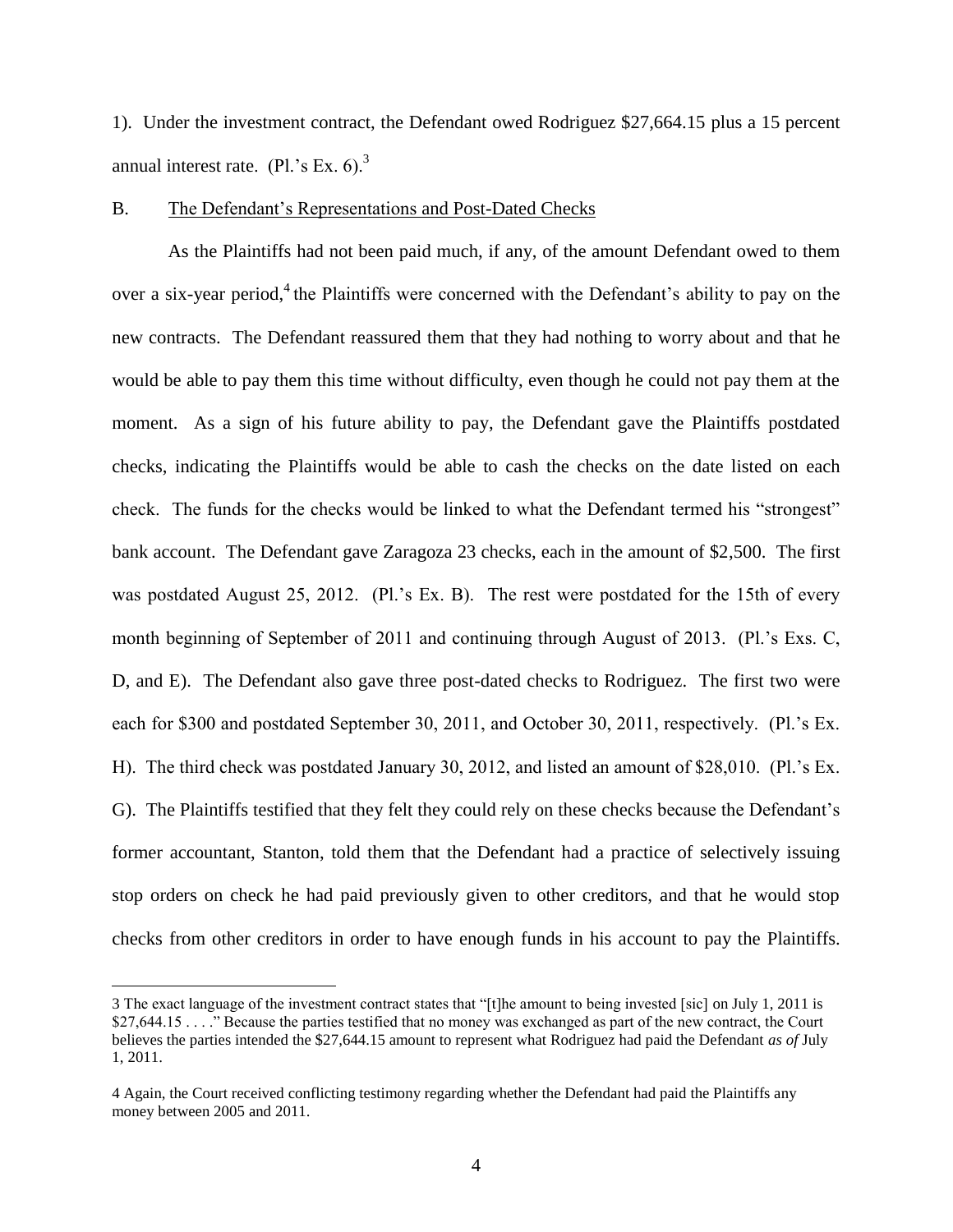Based on the postdated checks and the representations of the Defendant, the Plaintiffs signed their respective documents.

Zaragoza attempted to cash or deposit her first check on August 25, August 26, and August 29, 2011. Each time, the bank rejected the check for insufficient funds. (Pl.'s Ex. B). Subsequently, Zaragoza attempted to cash every postdated check the Defendant gave her each month through April of 2012, and every check was rejected for insufficient funds. (Pl.'s Exs. C, D, and E). The Defendant's \$28,010 check for Rodriguez was rejected due to insufficient funds on March 30, 2012. (Pl.'s Ex. H).

The Defendant filed Chapter 13 bankruptcy on May 11, 2011, and the Court converted the case to Chapter 7 on August 24, 2011. The Plaintiffs then filed this adversary proceeding on January 18, 2013, alleging that the debt owed to them is nondischargeable under 11 U.S.C. § 523.

#### **PARTIES' CONTENTIONS**

The Plaintiffs claim that the debts the Defendant owes them arise from fraud, making the debt nondischargeable under 11 U.S.C. § 523(a)(2)(A). Specifically, the Plaintiffs contend that the Defendant's following statements were false: (1) that the post-dated checks would clear the bank without problems, and (2) other "false representations which were material to the formation of the contract." The Plaintiffs claim the Defendant's actions show he never had any intention of paying the Plaintiffs the money he owed them. Further, the Plaintiffs claim that the Defendant made these statements to induce the Plaintiffs to sign the contracts, and that they justifiably relied on the statements. The Plaintiffs claim the entire amount of the debts owed to them are the damages arising from the Defendant's fraud. The Plaintiffs also claim the Defendant's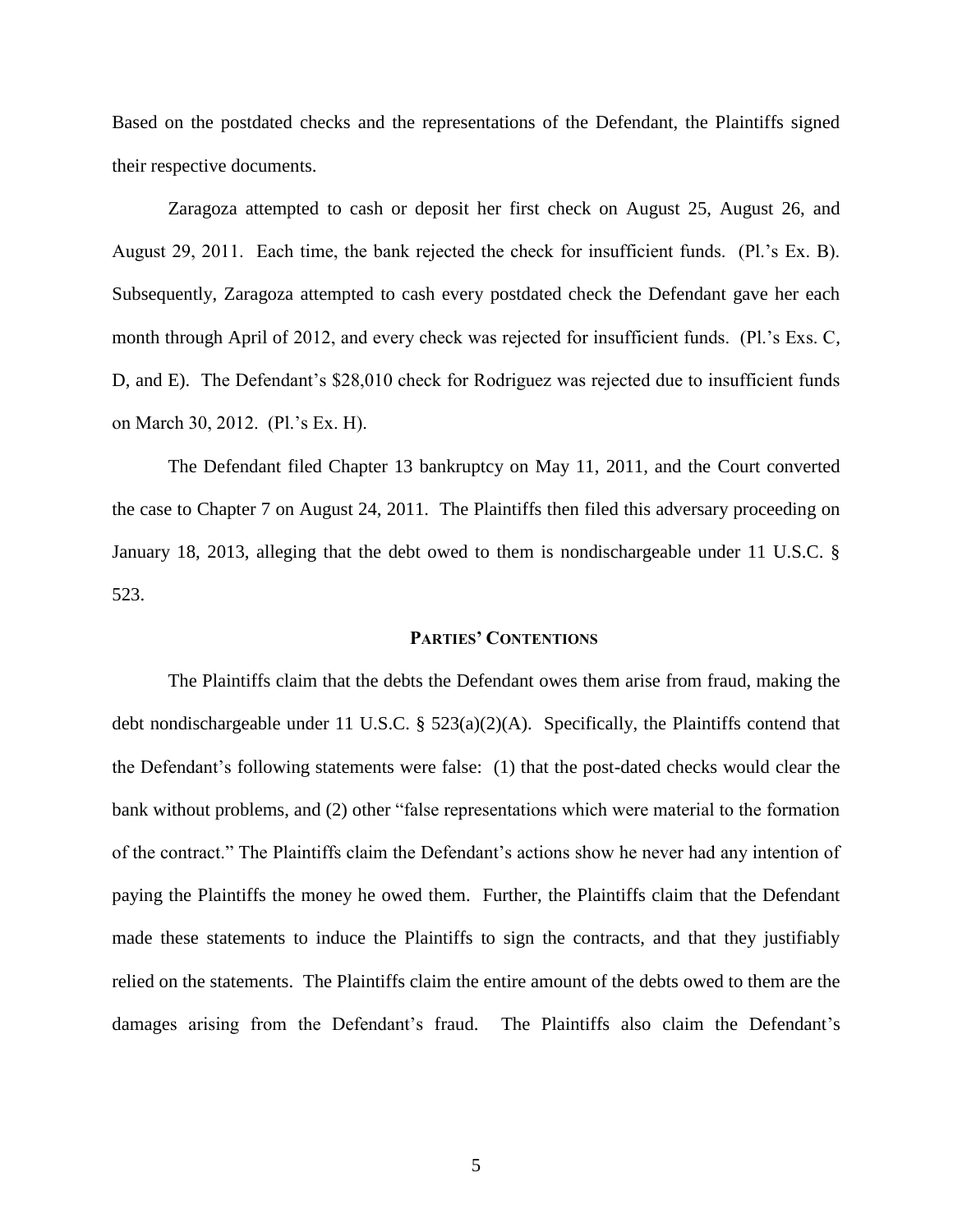fraudulent acts were calculated to willfully and maliciously injure the Plaintiffs, and the debt is therefore nondischargeable under Section 523(a)(6).

Defendant claims he always intended to pay the Plaintiffs, and that the promissory note and investment contract were honest efforts by him to assure the Plaintiffs that he would pay them. He further argues that he did not know at the time he told the Plaintiffs he would be able to pay them that he would in fact not have funds to pay them later, and that he lacked any malicious intent necessary to satisfy Section 523(a)(6).

### **LEGAL ANALYSIS**

## A.  $11 \text{ U.S.C. }$  § 523(a)(2)(A)

Under Section 523(a)(2)(A) of the Bankruptcy Code, debts "for money, property, services, or an extension, renewal, or refinancing of credit" are not dischargeable if the debt was "obtained by false pretenses, a false representation, or actual fraud." 11 U.S.C. § 523(a)(2)(A) (West 2012). In order to succeed under Section  $523(a)(2)(A)$ , a creditor must prove (1) that the debtor made a representation; (2) that the debtor knew was false; (3) that the debtor made with the intent to deceive the creditor; (4) that the creditor actually and justifiably relied upon; and (5) that the creditor sustained a loss as a "proximate result" of its reliance. *General Electric Capital Corp. v. Acosta (In re Acosta)*, 406 F.3d 367, 372 (5th. Cir. 2005) (citing *AT&T Universal Card Services v. Mercer (In re Mercer)*, 246 F.3d 391, 403 (5th Cir. 2001)). The creditor must prove all five elements by a preponderance of the evidence. *Id.*

## 1. *False Statement with Intent to Deceive*

To succeed on a fraud claim under Section  $523(a)(2)(A)$ , any misrepresentation must be "knowingly and fraudulently made." *Acosta***,** 406 F.3d at 372. Parties may infer intent to deceive from "reckless disregard for the truth or falsity of a statement combined with the sheer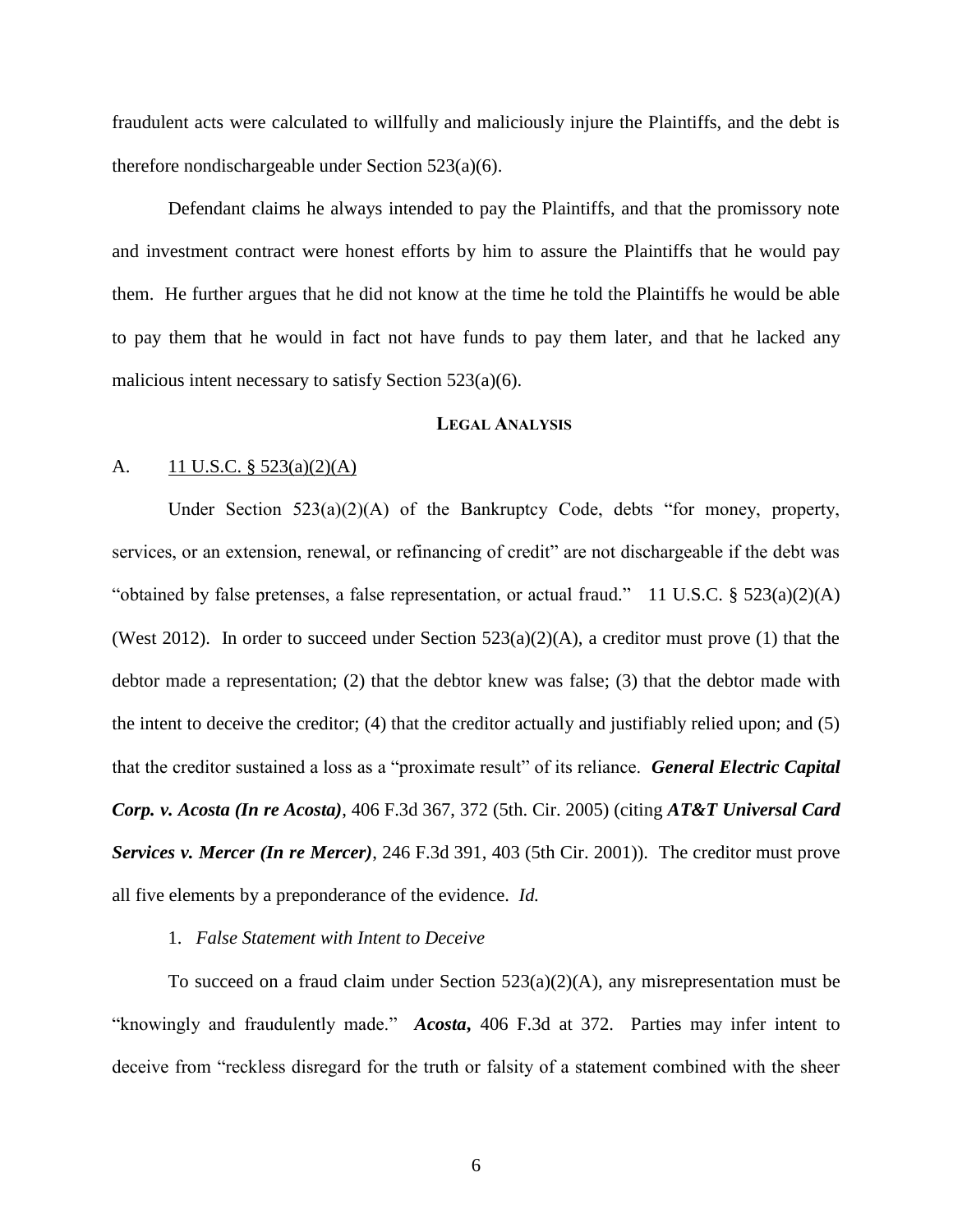magnitude of the resultant misrepresentation." *Id.* (citing *In re Norris***,** 70 F.3d 27, 30 n. 12 (5th Cir. 1995)). An honest belief that a fact is true, even if it is unreasonable, does not amount to fraud. *Id.* (citing *Palmacci v. Umpierrez*, 121 F.3d 781, 788 (1st. Cir. 1997)).

Section 523(a)(2)(A), however, only applies to past or current facts. *Labella v. Steves (In re Steves)*, 2013 WL 3230125 (W.D. Tex. Jun. 26, 2013) (citing *Allison v. Roberts (In re Allison)***,** 960 F.2d 481, 484 (5th Cir. 1992). "[A] promise to perform acts in the future is not considered a qualifying misrepresentation merely because the promise is subsequently breached." *Allison*, 960 F.2d 481. A misrepresentation of a present intention to perform in the future is considered a present fact and is therefore actionable under Section 523(a)(2)(A). *Id.*

The Plaintiffs group the Defendant's allegedly fraudulent statements into two groups: (1) statements regarding the ability for the Plaintiffs to cash postdated checks in the future, and (2) other "false representations which were material to the formation of the contract." The statements about cashing postdated checks included the Defendant reassuring the Plaintiffs that they had nothing to worry about, that the postdated checks were connected to the Defendant's "strongest account," and that the Plaintiffs would be able to cash the checks on the dates listed on each check. There is no evidence to suggest that assuring the Plaintiffs that they had nothing to worry about was a false statement made with intent to deceive. The Defendant testified that he honestly believed his business would turn around and that he would be able to pay the Plaintiffs. The Court finds this testimony credible and has no evidence to suggest the contrary other than the fact that the Plaintiffs were ultimately not paid, which is insufficient to prove fraud. The statement that the checks were connected to the Defendant's strongest bank account is also not a false misrepresentation because the parties did not produce any evidence that the statement was false.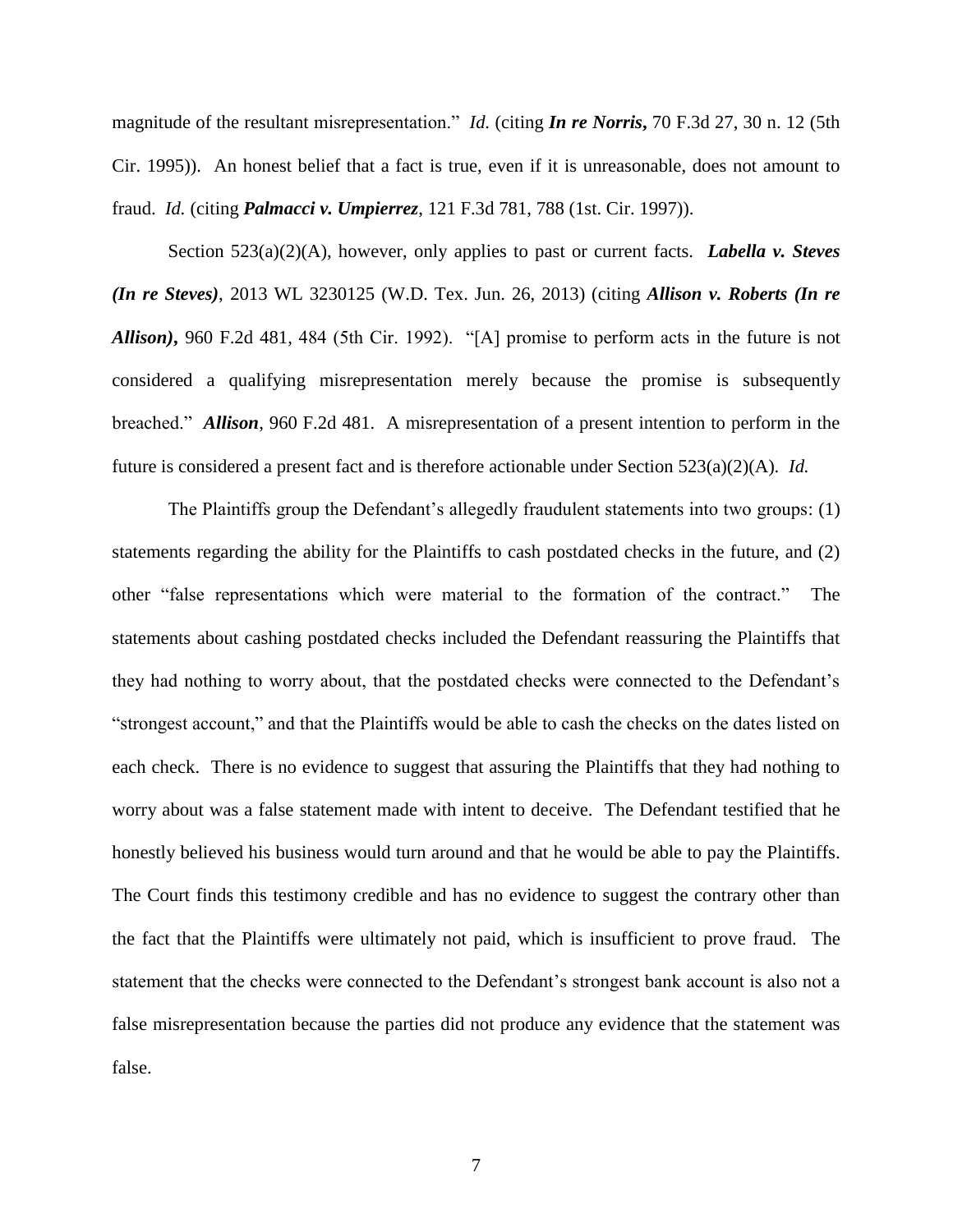As for "false representations material to the formation of the contract," the Court did not hear any specifics other than a general promise that the Defendant would be able to pay the Plaintiffs in the future. This is a future fact that is not actionable under Section  $523(a)(2)(A)$ . To the extent that this statement is a representation of present intent to pay, the Court has no evidence to suggest that the Defendant had no intention of paying the Plaintiffs other than the fact that he ultimately did not pay the Plaintiffs any of the money owed except for three payments of \$300 each. The Court finds this evidence insufficient to establish a false representation. Indeed, the evidence suggests that the Defendant was, like many debtors who file bankruptcy, optimistic of the chances that his business would recover. Whether this optimism was warranted is not for the Court to decide so long as he had an honest belief that he would be able to pay the Plaintiffs. The evidence provided does not suggest that the Debtor truly had no intention of repaying his debts to the Plaintiffs, and there is no false representation under Section  $523(a)(2)(A)$ .

## 2. *Reliance*

The Plaintiffs may have proven that they relied on the Defendant's statements, but did not prove that their reliance was justifiable. A plaintiff must prove both in order to prevail on a claim for false representation. *Mercer,* 246 F.3d at 411. Actual reliance is the equivalent of causation-in-fact, which is defined as a "substantial factor in determining the course of conduct that results in . . . loss." *Id.* (emphasis removed) (citing RESTATEMENT (SECOND) OF TORTS § 537 cmt. a). This level of reliance "requires little of the creditor." *Mercer*, 246 F.3d at 411 (citing *City Bank & Trust Co. v. Vann (In re Vann)*, 67 F.3d 277, 284 (11th Cir. 1995)). In the case of credit card fraud, as in *Mercer*, "an issuer usually will be able to establish *actual* reliance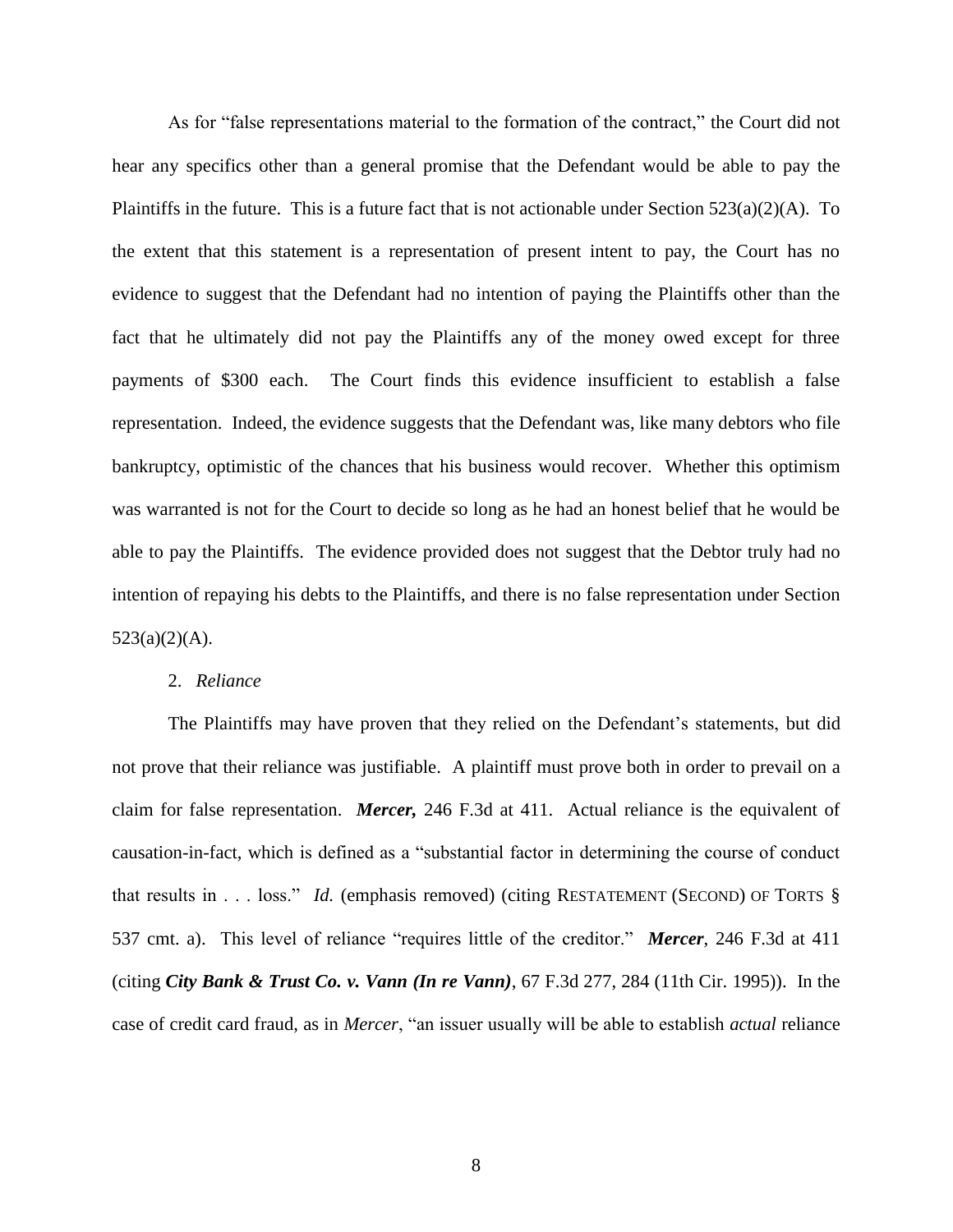by showing it would *not* have approved the loan in the absence of debtor's promise to pay (through card-use)." 246 F.3d at 411.

The parties do not dispute that the Plaintiffs signed a promissory note and an investment contract in August of 2011. The Plaintiffs further testified that they relied on the Defendant's reassurances that he would be able to pay them, and that had they known the Defendant was not going to pay them under the terms of their new agreements, neither Plaintiff would have agreed to or signed them. Unlike *Mercer*, however, the Plaintiffs did not loan the Defendant money in the agreement signed in August 2011. The investment contract and promissory note did not obligate the Plaintiffs to pay any additional money or provide any additional benefit to the Defendant. Testimony from the parties indicates that the only purpose of the investment contract and promissory note was to establish a payment schedule on a debt that was over six years old and had "expired." 5

The only possible reliance comes from the Plaintiffs agreeing to abide by the payment schedule that the parties created in the promissory notes and executory contracts, tantamount to an extension of credit. Agreeing to such a schedule may have given the Defendant additional time to come up with money before the Plaintiffs chose to exhaust other remedies, such as a state court lawsuit. Even this argument is tenuous because the Plaintiffs provided no evidence that they intended to seek a more immediate method to receive payment. Even considering the low bar Plaintiffs must meet for actual reliance, the Plaintiffs did not meet their burden of proving that they relied on the Defendant's statements for any purpose other than physically signing the document, which did not obligate the Plaintiffs to do anything or to surrender any rights or property.

<sup>5</sup> The Court again highlights that it received no evidence whatsoever regarding the original debt, including any amounts, payment schedules, or other terms.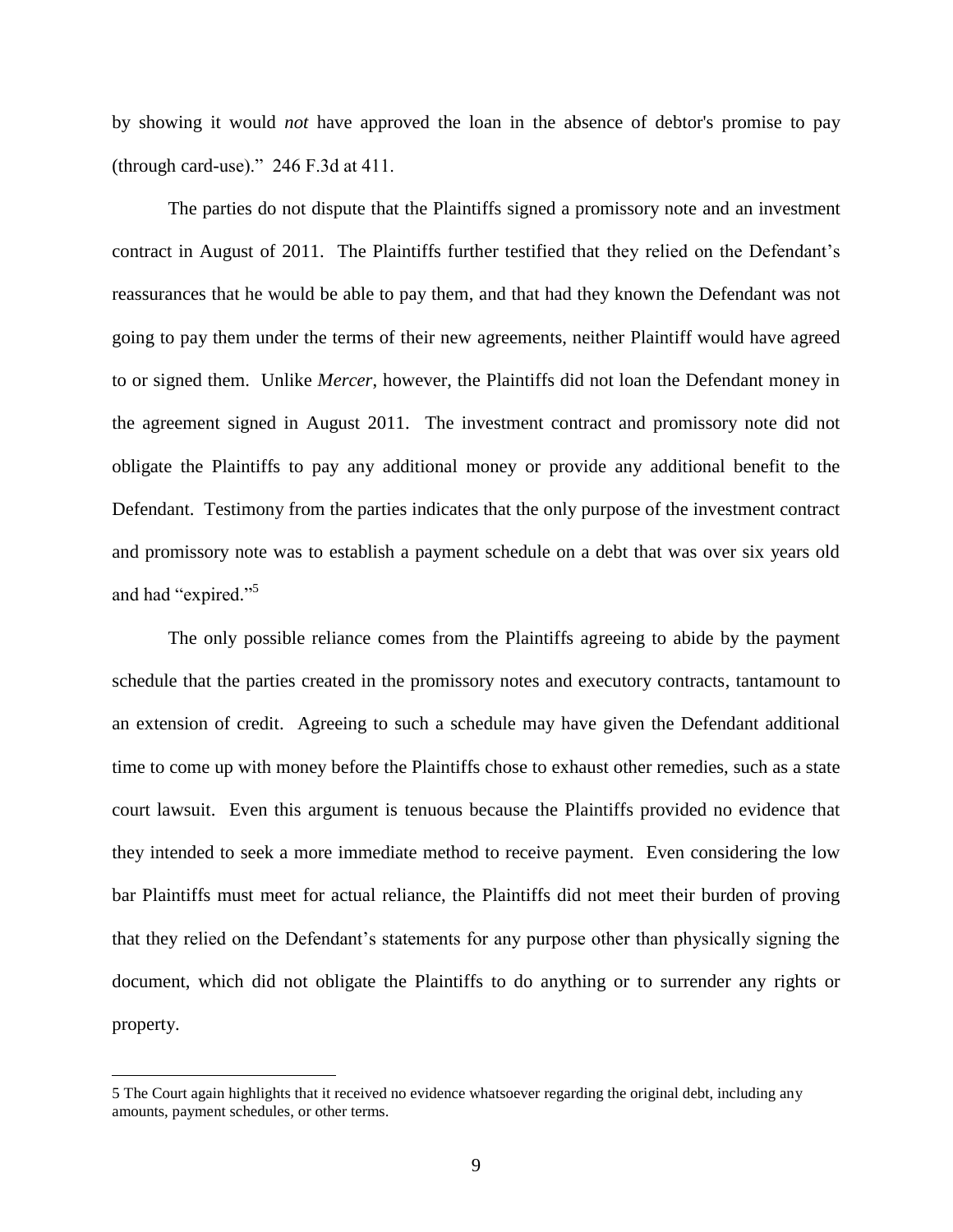Even assuming the Plaintiffs relied in any way on the Defendant's statements, they did not prove that the reliance was justifiable. Justifiable reliance, described as "an intermediate level of reliance," is a subjective standard that is more relaxed than the objective reasonable reliance standard. *Field v. Mans*, 516 U.S. 59, 74 (1995). This standard does not remove reasonableness from the equation, however, "for the greater the distance between the reliance claimed and the limits of the reasonable, the greater the doubt about reliance in fact." *Id.*  Reliance is justifiable, rather, if (1) the promisor intends to perform, and (2) the promisee has reason to believe that the agreement will be carried out. *Mercer*, 246 F.3d at 416 (citing RESTATEMENT (SECOND) OF TORTS § 544). The Court must look at both elements from the perspective of the promisee, meaning the first element is not focused on whether the promisor truly *intends* to perform, but whether the promisee is justified in *believing* that the promisor intends to perform. *Id.* The second element actually focuses whether any obstacle or physical impossibility makes it impossible for the agreement to be carried out. *Id.* If such an obstacle exists, the Court must determine whether the promisee knew of its existence, rendering reliance unjustifiable. *Id.*

Here, the Plaintiffs had reason to believe that the Defendant's true ability to pay would be questionable at best. The Defendant has been indebted to the Plaintiffs since 2005, with almost none of the money repaid. At the time the Plaintiffs signed the 2011 documents, the Defendant had not repaid them their money over a six-year period. Further, Plaintiff Rodriguez's own sister worked as the Defendant's accountant up until one month prior to the meeting on August 6, 2011, meaning she had a full picture of the Defendant's finances and his ability to pay, or lack thereof. Moreover, the Plaintiffs knew that the Defendant was regularly stopping checks that had been written to other creditors. Although the Plaintiffs testified that this indicated that the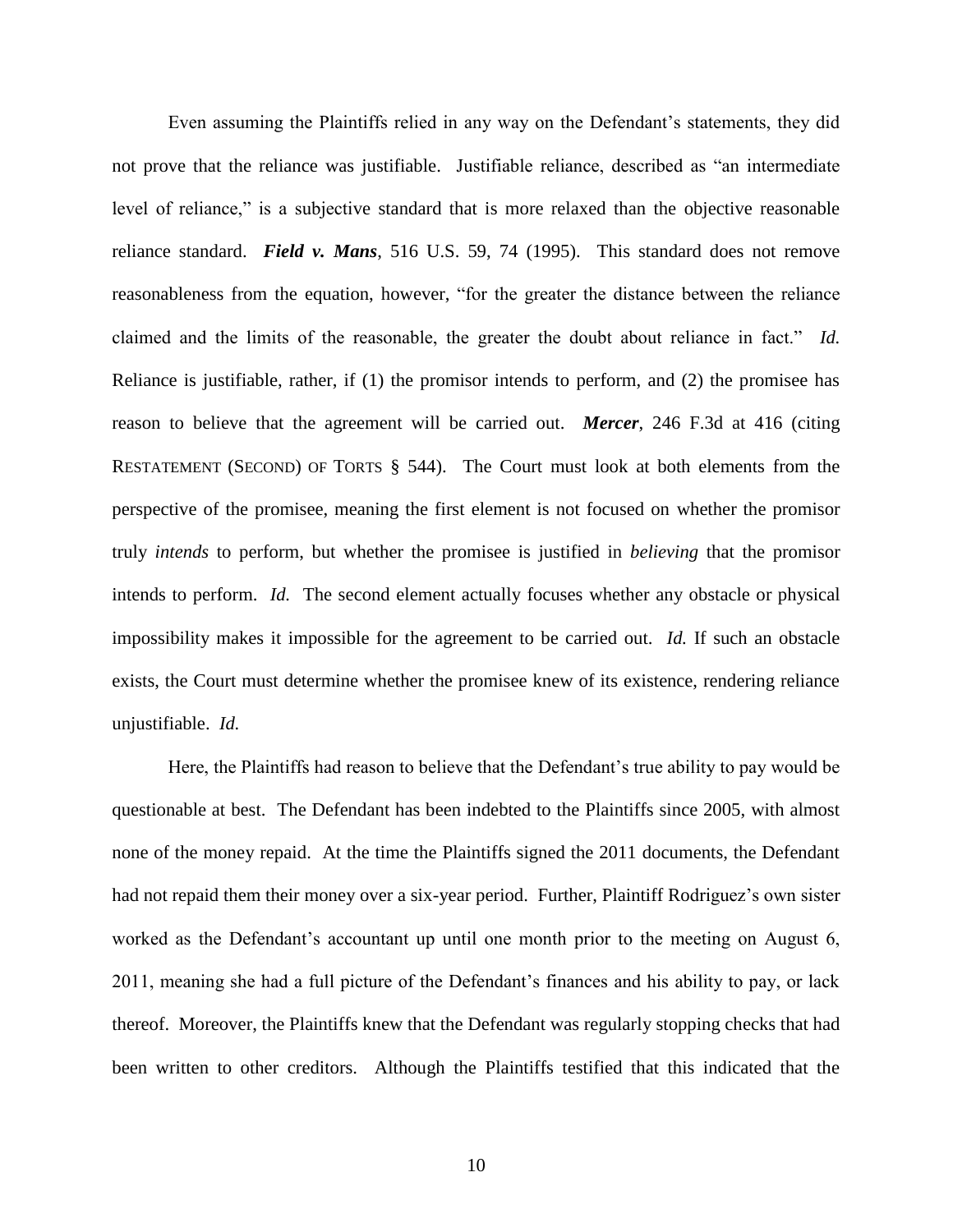Defendant was going to great lengths to make sure the Plaintiffs received their money, this testimony indicates to the Court that the Plaintiffs knew the Defendant was in dire enough financial straits to have to choose to stop the bank from processing checks he had already written. The Court therefore finds that the reliance on the Defendant's statements that he would be able to pay the Plaintiffs this time, despite the fact that he had not paid them back over the course of several years, was not justifiable and therefore fails the reliance element of fraud.

### 3. *Damages*

Even if Plaintiffs could prove the first four elements of fraud, they cannot prevail on their claim because they did not suffer damages as a result of signing these new contracts. At the time the Plaintiffs signed the promissory note and the investment contract, the Plaintiffs did not give or promise to give any additional money, nor did they give up any legal right. The debts originated in 2005, and the Defendant still owed those debts after the Plaintiff signed the agreement. Had the parties not executed the promissory document and the investment contract, the Plaintiffs' loss would have been the same as it is now. The Plaintiffs suffered no loss as the result of signing the promissory note and investment contract. As such, even if the Defendant made fraudulent representations with the intent to deceive the Plaintiffs, and the Plaintiffs relied on those statements, they still cannot prove damages sufficient to make a claim under Section  $523(a)(2)(A)$ .

#### B.  $11 \text{ U.S.C. }$  § 523(a)(6)

Section  $523(a)(6)$  of the Bankruptcy Code states that debts "for willful and malicious injury" are not dischargeable in a Chapter 7 case. 11 U.S.C. § 523(a)(6); *Kawaahau v. Geiger,*  523 U.S. 57 (1998). Under *Geiger*, the word "willful" modifies the word "injury," meaning a debtor must have intended not only to commit an act resulting in the plaintiff's injury, but to also

11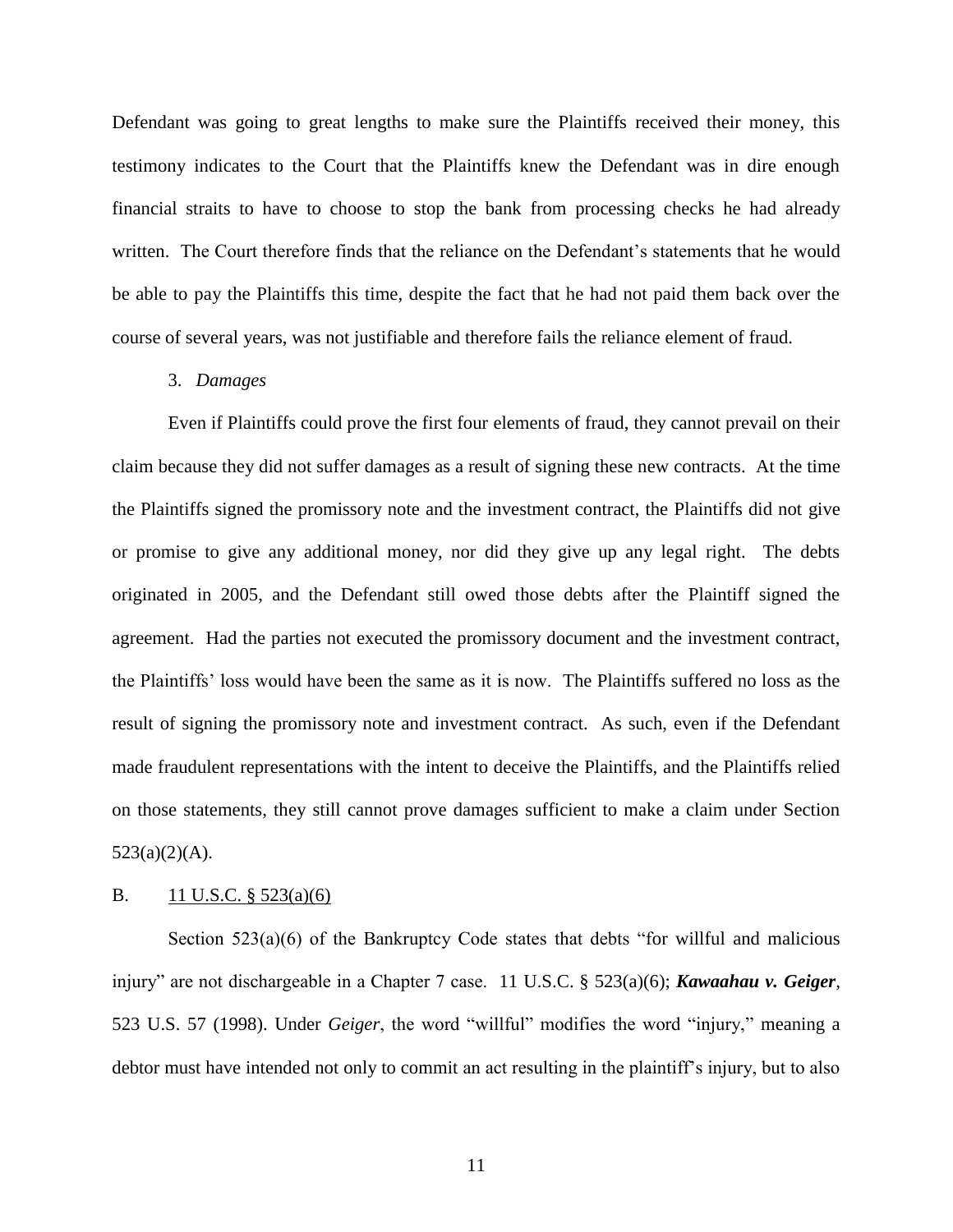inflict the injury itself. 523 U.S. at 61. Accordingly, "debts arising from recklessly or negligently inflicted injuries do not fall within the compass of § 523(a)(6)." *Id.* at 64.

The Fifth Circuit employs a two-part test to determine willful and malicious injury. *In re Williams***,** 337 F.3d 504 (5th Cir. 2003). An injury is willful and malicious if the plaintiff proves "either an objective substantial certainty of harm or a subjective motive to cause harm." *Id.* at 509 (citing *In re Miller*, 156 F.3d 598, 603 (5th Cir. 1998)). To establish an objective substantial certainty of harm, the court must "analyze whether the defendant's actions, which from a reasonable person's standpoint were substantially certain to result in harm, are such that the court ought to infer that the debtor's subjective intent was to inflict a willful and malicious injury on the plaintiff." *In re Powers*, 421 B.R. 326, 335 (Bankr. W.D. Tex. 2009). Courts find a subjective motive to cause harm when a defendant acts "deliberately and intentionally, in knowing disregard of the rights of another." *In re Gharbi*, No. 08-11023-CAG, 2011 WL 831706 (Bankr. W.D. Tex. Mar. 3, 2011) *aff'd*, A-11-CA-291 LY, 2011 WL 2181197 (W.D. Tex. June 3, 2011) (citing *In re Miller*, 156 F.3d at 605-06)).

 The evidence the Plaintiffs provided does not show that the Defendant willfully and maliciously injured the Plaintiffs under either test. The Plaintiffs argued in closing argument that the Defendant's lack of repayment shows he planned not to pay them and that his conduct was willful and malicious. The Defendant's failure to pay the Plaintiffs their money, while regrettable, is not proof in and of itself of willful and malicious injury. A reasonable person could not find under the circumstances that the Defendant had a substantial certainty to cause harm, and no evidence provided by the Plaintiffs shows that the Defendant has a subjective intent to cause harm.<sup>6</sup> Indeed, because the original debt had "expired," the Defendant's willingness to

<sup>6</sup> In their Complaint, the Plaintiffs claim the Defendant's fraudulent actions under Section 523(a)(2)(A) also amount to willful and malicious injury under Section 523(a)(6) (ECF No. 1). The Plaintiffs did not plead any other grounds